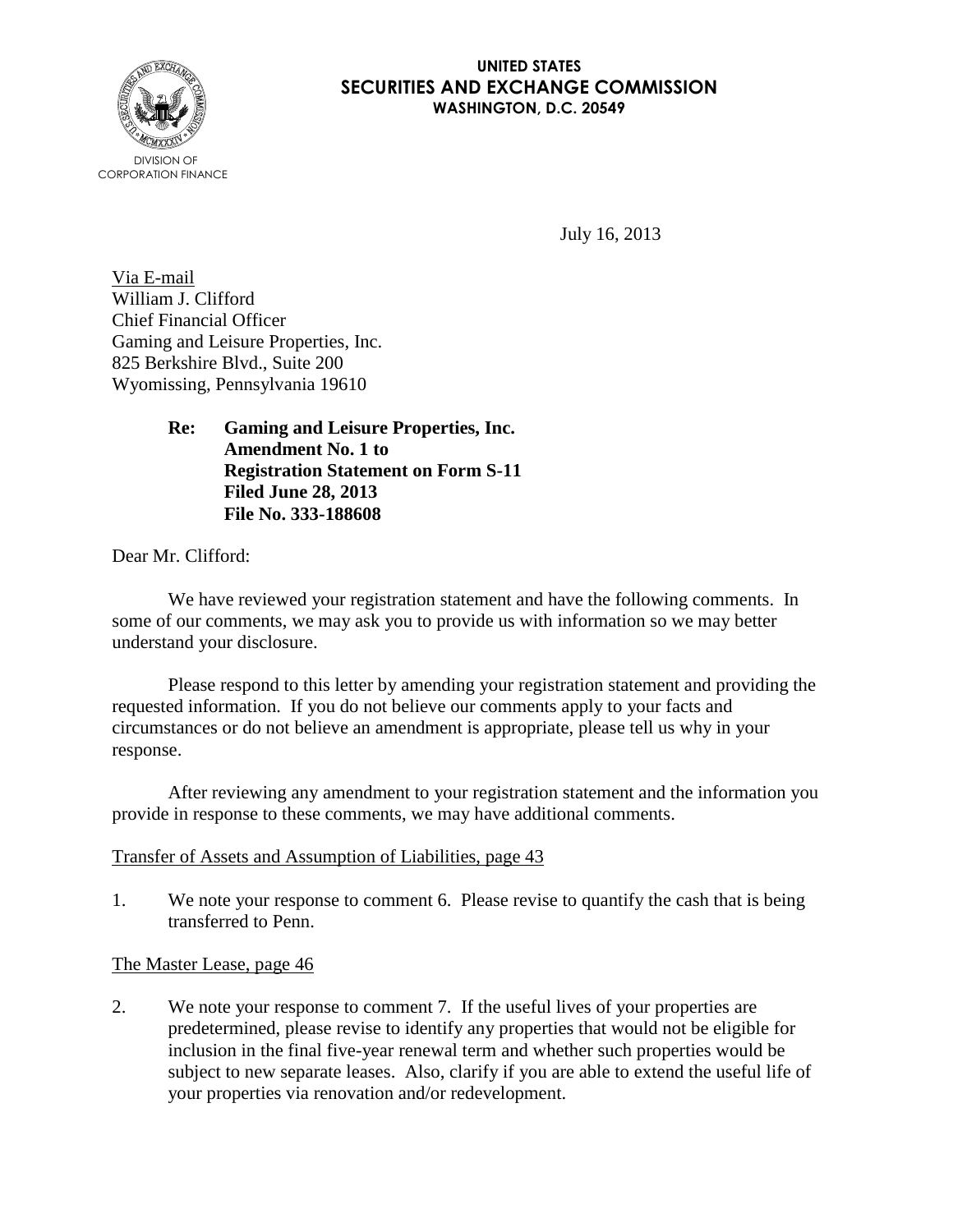- 3. We note your response to comment 8 that there is no assurance that the terms will be as favorable as terms from unrelated third party negotiations. Please revise to discuss the considerations that went into determining the terms. Did management conduct an analysis of the market, value the properties, and determine a market rental rate for the properties? Alternatively, did the rate result from a determination of the level of cash flows that would be needed to sustain both entities upon separation?
- 4. We note your response to comment 9 that the revenue to rent ratio for 2013 would have exceed 1.8:1. Please revise to clarify how that would impact the fixed rate component of your base rent.

## Unaudited Pro Forma Consolidated Financial Data, page 74

- 5. Please clarify for us how your current financial forecast meets the presentation requirements of paragraph 8.06 of the AICPA Guide for Prospective Financial Information. Specifically, explain to us how management determined that the financial forecast has been presented in the format of the historical financial statements that would be issued for the periods covered. Additionally, tell us how you have complied with the disclosure requirements of paragraph 8.06k of the AICPA Guide for Prospective Financial Information.
- 6. We note your response to prior comment 16. Your disclosure indicates the unaudited pro forma consolidated balance sheet of GLPI has been presented as of December 31, 2012. In your amended filing, please revise this disclosure to refer the appropriate date presented.

#### Unaudited Forecasted Consolidated Income Statement, page 76

7. We note your response to prior comment 17. We remain unclear how you determined it would be appropriate to present a financial forecast that gives retroactive effect to the spin-off transaction. Please clarify for us management's rationale for presenting a forecast for the twelve months ended December 31, 2013, given that the transaction will not occur until late in the year. In your response, explain to us why the current presentation is preferable to a forecast covering a period of at least twelve months from the later of the latest historical balance sheet in the filing, or the date of the event.

#### Unaudited Pro Forma Consolidated Balance Sheet, page 76

8. We note your response to our prior comment 19. It is still unclear to us how the operations of the TRSs represent the historical operations of GLPI and are not reflected instead in a separate column as a contribution of the TRS properties from Penn. Please provide further clarification. To the extent you have concluded that the TRSs are the predecessor entity, we are unclear how you are able to conclude that the \$2.057 billion payment made by GLPI to Penn does not exceed the \$1.995 billion in casino assets spunoff by Penn.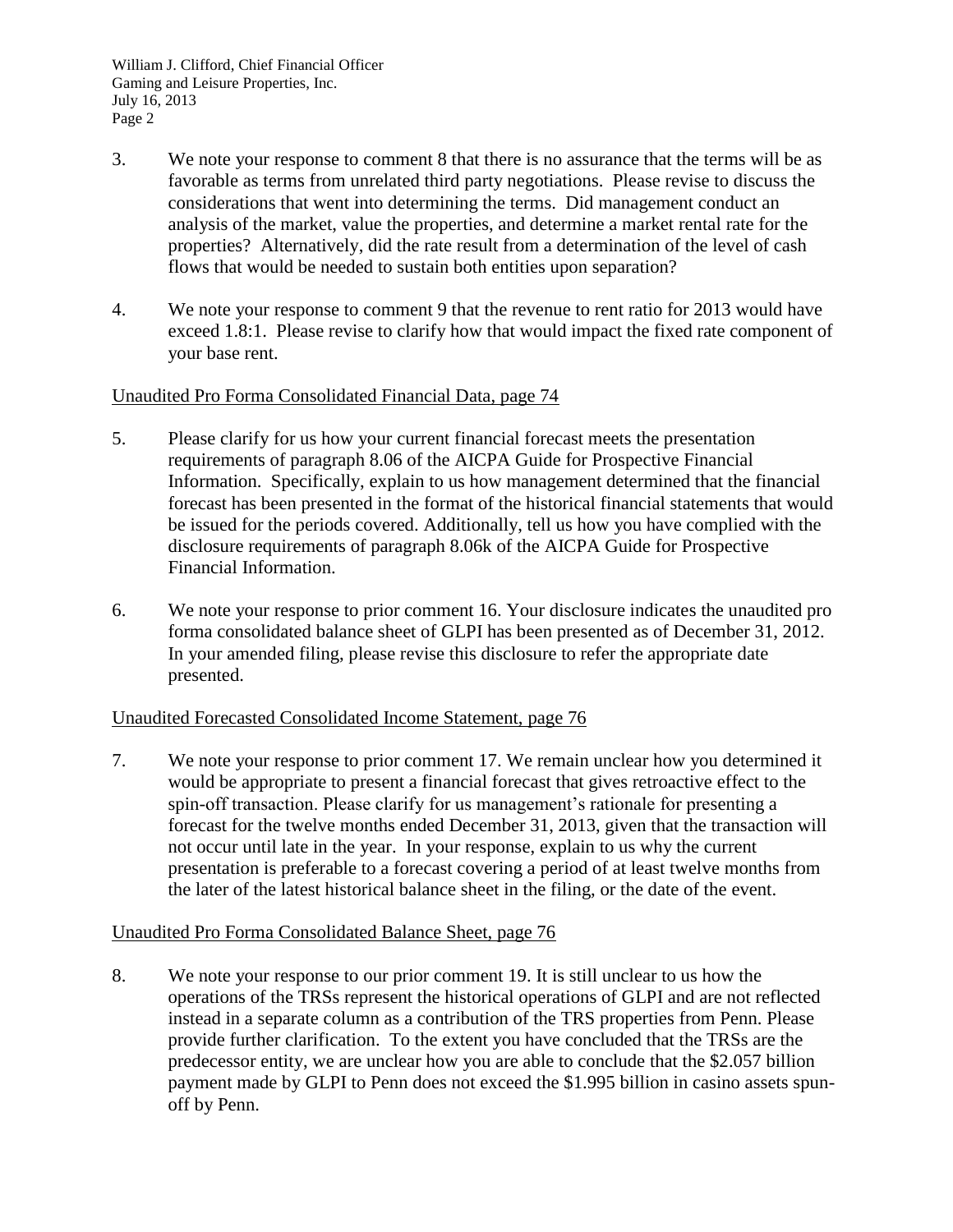- 9. We further note in your response to our prior comment 19 that the company intends to account for the transaction as a spin-off in accordance with ASC Topic 505-60. Given that cash payments will be made to Penn for the acquired property and equipment and the net assets of the TRSs spun-off to GLPI from Penn, explain to us how management concluded the transaction should be accounted for as a non-monetary transfer rather than a sale.
- 10. We note your response to our prior comment 20 and the related changes to your disclosure. We are still unclear where you have disclosed the company's reasonable basis and assumptions related to each income statement line item in your Unaudited Forecasted Consolidated Income Statement. Please explain to us how you have considered the guidance in paragraphs 8.22 through 8.31 of the AICPA Guide for Prospective Financial Information in preparing your disclosures.

#### Note 3. Pro Forma Adjustments, page 83

## Footnotes H  $&$  J, page 83

11. We note your response to comment 21. We will continue to monitor the company's disclosure regarding the finalization of the company's anticipated debt arrangements.

### Draft Tax Opinion

12. Counsel must either opine on the tax consequences of the transaction in the opinion letter or make reference to its opinion in the "U.S. Federal Income Tax Considerations" section of the registration statement. Please revise accordingly.

We urge all persons who are responsible for the accuracy and adequacy of the disclosure in the filing to be certain that the filing includes the information the Securities Act of 1933 and all applicable Securities Act rules require. Since the company and its management are in possession of all facts relating to a company's disclosure, they are responsible for the accuracy and adequacy of the disclosures they have made.

Please refer to Rules 460 and 461 regarding requests for acceleration. We will consider a written request for acceleration of the effective date of the registration statement as confirmation of the fact that those requesting acceleration are aware of their respective responsibilities under the Securities Act of 1933 and the Securities Exchange Act of 1934 as they relate to the proposed public offering of the securities specified in the above registration statement. Please allow adequate time for us to review any amendment prior to the requested effective date of the registration statement.